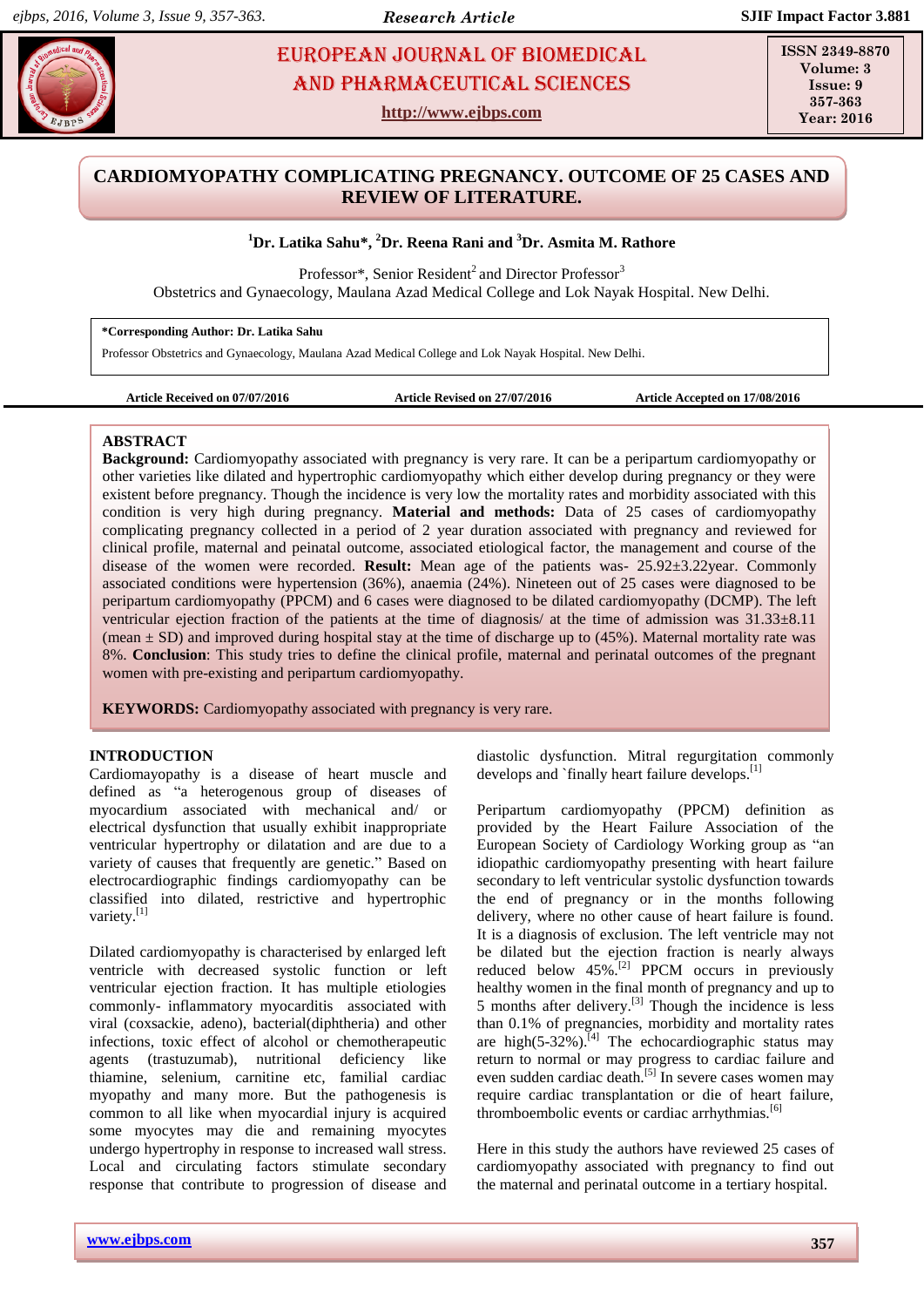#### **MATERIALS AND METHODS**

This is an observational study conducted in the department of Obstetrics & Gynaecology of Maulana Azad Medical College and Lok Nayak Hospital in two year duration (from  $1<sup>st</sup>$  Feb 2014 to  $31<sup>st</sup>$  Jan 2016). All the pregnant women who were diagnosed to have cardiomyopathy were included in the study. Informed written consent was obtained from all the cases who were participated in the study. The history regarding the duration of symptoms, family history of heart failure/ myopathy/ sudden death, history of alcohol or chemotherapeutic drug use, number of diagnostic criterias for PPCM present at diagnosis were collected. The criteria for diagnosis of PPCM used was based on National Heart Lung and Blood institute and the Office of Rare Diseases of the National Institute of Health are-1)Development of heart failure in the last month of pregnancy or within 5 months postpartum. 2) Absence of an identifiable cause of heart failure. 3)Absence of recognizable heart disease before the last month of pregnancy.4) Left ventricular systolic dysfunction demonstrated by left ventricle ejection fraction of less than  $45\%$ .<sup>[7]</sup> Their demographic profile, the clinical course in the hospital like duration of ICU/ HDU stay, pregnancy outcomes like gestational age at delivery, development of IUGR in fetus, mode of delivery, any complications during delivery, outcome of the newborn like AGA/SGA baby, APGAR score at 1 and 5 minutes and any associated complication were noted. All patients were managed conservatively till they delivered and recovered with clinical improvement and discharged with advice to attend cardiology clinic of GB Pant hospital associated to MAMC. All patients were initially kept in HDU and were shifted to ICU if their condition deteriorated or shifted to maternity ward if their condition improved and there is shortage of bed in the HDU. Almost all patients were discharged from the maternity ward.

All cases were followed up till they discharge from the hospital. The investigations done for all cases include a complete blood count, tests for coagulation abnormalities (PT, APTT etc), ECG, Echocardiography, chest X-ray, LFT, KFT, serum electrolytes. The management aimed at optimising cardiac function with cardiac drugs likediuretics, diltiazem and metoprolol. They were planned for vaginal delivery and Caesarean section was performed only for obstetrics indication. Elective LSCS for compromised cardiac condition were performed in patients as advised by Cardiologist. Other treatment were based on symptoms. Maternal outcome like mode of delivery, number of days of ICU/HDU stay, any complication were noted. Perinatal outcomes include live or still birth, complications like intrauterine growth restriction, birth asphyxia, etc were also noted.

#### **RESULTS**

Twenty five women out of 20,496 deliveries during the study period were found to have cardiomyopathy associated with pregnancy. The frequency being 1.2

cases per 1000 deliveries. Table-1 depicts the demographic characteristics of all the cases with cardiomyopathy associated with pregnancy. Maximum number of patients were between 25-30 yr age group (60%), 24% were  $\langle 25 \rangle$  years of age group &16% were of 30-35yr age group. Mean age of the patients were-25.92±3.22year. Most of the patients were multigravida (72%). Most of the patients under study (80%) were from urban area. Most of the patients were from lower (80%) socioeconomic status  $\&$  lower middle class were 20%. Maximum number of patients (60%) were diagnosed to have cardiomyopathy after 34 weeks of gestation. Six cases had diagnosed before 34 weeks of gestational age. One case had diagnosis of cardiomyopathy one year before pregnancy. Three cases had diagnosed cardiomyopathy in the postpartum period. These three cases had irregular antenatal visits outside this hospital but never diagnosed to have cardiomyopathy prior.

Table-2 depicts the maternal characteristics and outcome of all 25 cases diagnosed with cardiomyopathy during pregnancy. Nineteen (76%) cases were diagnosed to have peripartum cardiomyopathy, 6 cases had dilated cardiomyopathy. One out of six cases of dilated cardiomyopathy was diagnosed 1 year before pregnancy. There were no cases of Hypertrophic cardiomyopathy. Most of the cases (80%) have delivered at term gestation and 64% had vaginal delivery. Remaining 36% of cases had undergone Caesarean section, 5 cases had elective CS as per cardiologist opinion regarding cardiac status of the patient to sustain the labour pain and 4 cases had emergency CS due to obstetric complication during labour. Most of the cases (64%) had NYHA class 2/3 and 36% cases had diagnosed to have NYHA 4. Six cases required ICU stay because of their poor cardiac status and following elective caesarean section for recovery from anaesthesia and the mean±SD of ICU stay of those patients were 1.8±1.3 days. All cases stayed in HDU, 13 cases required <7days of HDU stay, 9 cases required 1-4 weeks of HDU stay and 3 cases required >4 weeks of HDU stay. Twenty three cases (92%) had no maternal complication during delivery or till discharge. Nine cases required 2 cardiac drugs, 9 cases required 3 cardiac drugs and 7 cases required 4 cardiac drugs. Seven cases had Post Partum complication, one case had heart failure and 6 cases had sudden breathlessness following delivery. Three cases had postpartum hospital stay of less than 7 days and 4 cases had to stay more than 14 days postpartum in the hospital, other cases were discharged between 7-14 days. Those cases who had developed complications required hospital stay of more number of days. There were 2 cases of maternal death. One case had death before delivery at 29 weeks of gestation and the other had died on  $4<sup>th</sup>$  day of delivery by LSCS due to sudden heart failure.

Table-3 depicts perinatal outcome of all the cases. Ninty two percent of babies had APGAR score of 9 at 0 min and at 5 min of birth. Nine cases had premature babies.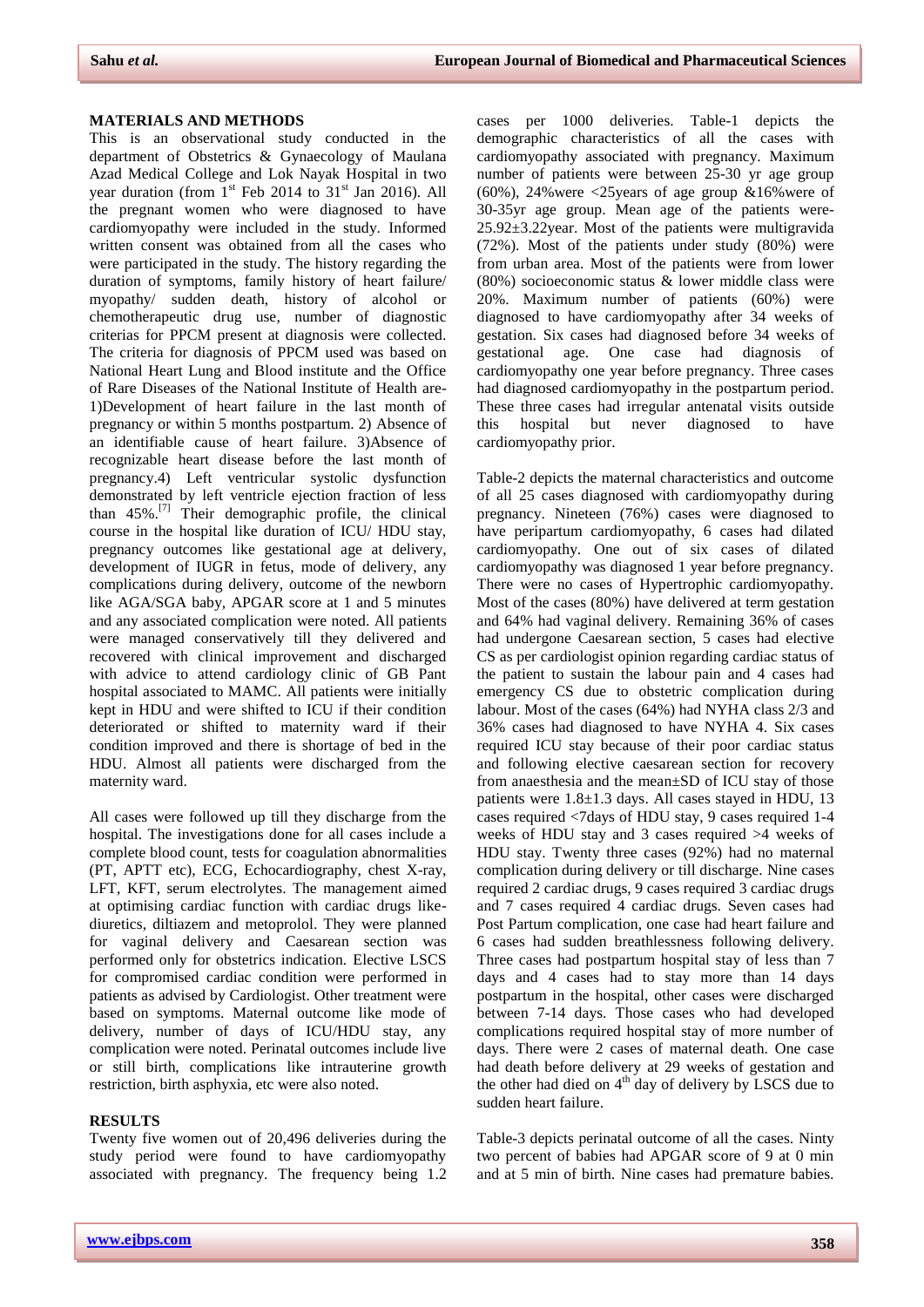All of the premature babies were of mothers with hypertensive disorder. Two cases had intrauterine death of the fetus associated with severe preeclampsia and they had delivered macerated stillbirth babies. Two cases had

intrauterine growth restriction associated with hypertensive disorder and 1 baby had developed birth asphyxia.

| TABLE 1: Demographic characteristics of the cases of cardiomyopathy complicating pregnancy. |  |
|---------------------------------------------------------------------------------------------|--|
|---------------------------------------------------------------------------------------------|--|

| S.NO. | Characterstic                                         | <b>Number</b>  | Percentage     |
|-------|-------------------------------------------------------|----------------|----------------|
| 1.    | Age(years)                                            |                |                |
|       | <25y<br>$\bullet$                                     | 6              | 24             |
|       | $25 - 30$<br>$\bullet$                                | 15             | 60             |
|       | $30 - 35$                                             | 4              | 16             |
|       | Mean±SD-25.92±3.22                                    |                |                |
| 2.    | Gravida                                               |                |                |
|       | Primi<br>$\bullet$                                    | $\overline{7}$ | 28             |
|       | Multi<br>$\bullet$                                    | 18             | 72             |
| 3.    | Parity                                                |                |                |
|       | $1-4$<br>$\bullet$                                    | 17             | 68             |
|       | >4<br>$\bullet$                                       | $\mathbf{1}$   | $\overline{4}$ |
| 4.    | Gestational age at admission                          |                |                |
|       | $<$ 34<br>$\bullet$                                   | 7              | 28             |
|       | 34-37<br>$\bullet$                                    | 9              | 36             |
|       | >37<br>$\bullet$                                      | 6              | 24             |
|       | Postpartum                                            | 3              | 12             |
| 5.    | Diagnosis                                             |                |                |
|       | Prior to pregnancy<br>$\bullet$                       | $\mathbf{1}$   | $\overline{4}$ |
|       | Present pregnancy(GA)<br>$\bullet$<br>GA at diagnosis | 21             | 84             |
|       | $<$ 34                                                | 6              | 24             |
|       | 34-37                                                 | 9              | 36             |
|       | >37<br>Mean $\pm$ SD=34.95 $\pm$ 4.88                 | 6              | 24             |
|       | Postpartum                                            | 3              | 12             |
| 6.    | Socioecconomic status                                 |                |                |
|       | Lower                                                 | 20             | 80             |
|       | Lower middle                                          | 5              | 20             |

## **Table 2: Maternal characterstics**

| S.NO. | <b>Parameters</b>                                                                   | <b>Number</b>      | Percentage $(\% )$   |
|-------|-------------------------------------------------------------------------------------|--------------------|----------------------|
| 1.    | Type of disease                                                                     |                    |                      |
|       | <b>PPCM</b>                                                                         | 19                 | 76                   |
|       | <b>DCMP</b>                                                                         | 6                  | 24                   |
|       | <b>HOCM</b><br>$\bullet$                                                            | $\theta$           | $\theta$             |
| 2.    | Associated disease                                                                  |                    |                      |
|       | <b>RHD</b><br>$\bullet$                                                             | 1                  | 4                    |
|       | Hypertension<br>$\bullet$                                                           | 9                  | 36                   |
|       | Pulmonary edema<br>$\bullet$                                                        | 3                  | 12                   |
|       | Multiple pregnancy<br>$\bullet$                                                     | $\overline{2}$     | 8                    |
|       | GDM/hypothyroid<br>$\bullet$                                                        | 0/1                | 0/4                  |
|       | Anemia<br>٠                                                                         | 6                  | 24                   |
| 3.    | Diagnostic criteria                                                                 |                    |                      |
|       | $EF(\leq 45\%)$<br>< 25<br>$25 - 35$<br>$35 - 45$<br>Mean $\pm$ SD=31.33 $\pm$ 8.11 | 25<br>2<br>14<br>9 | 100<br>8<br>56<br>36 |
|       | With Heart failure                                                                  | 9                  | 36                   |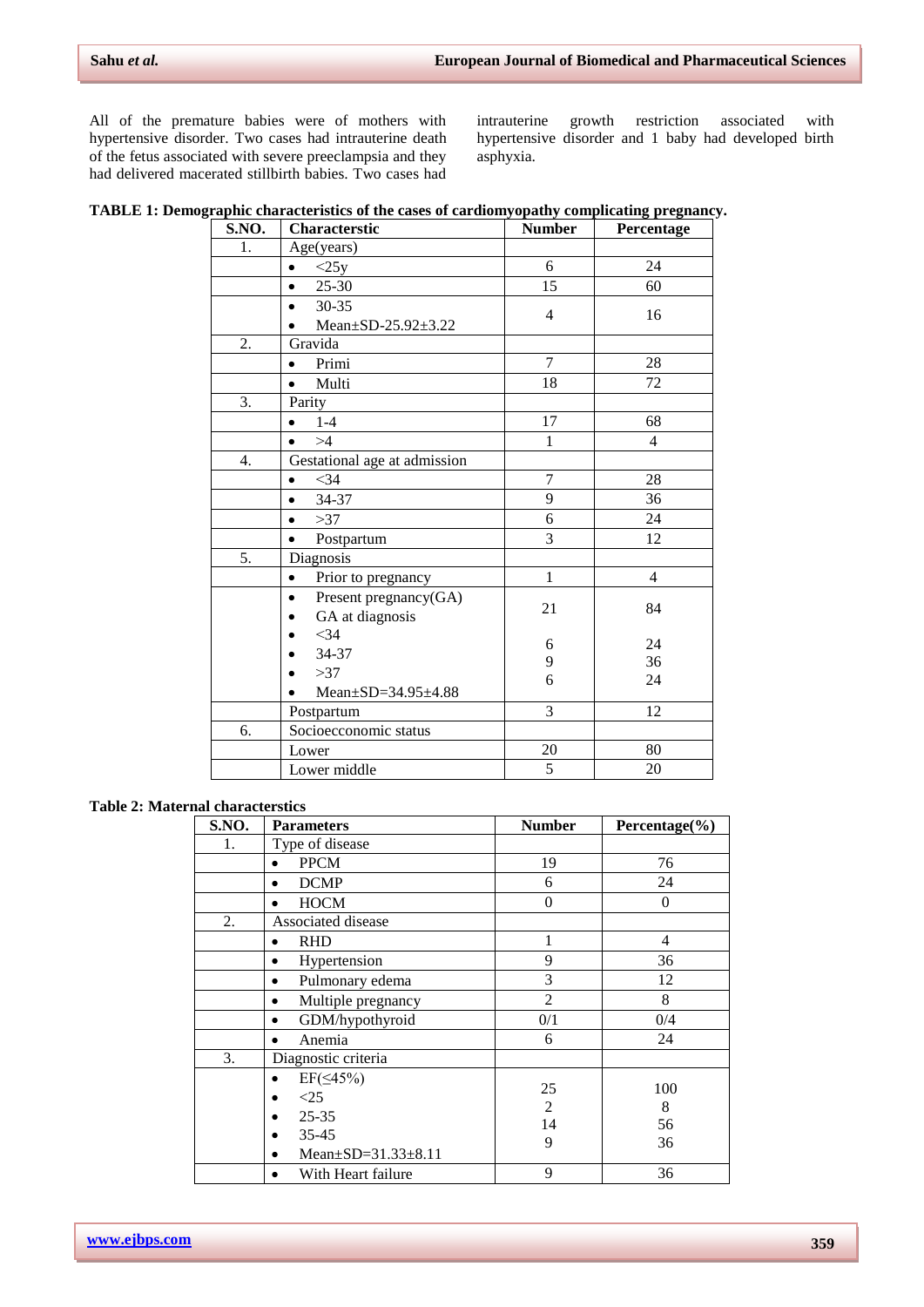| 4.  | <b>NYHA</b>                        |                |                |
|-----|------------------------------------|----------------|----------------|
|     | I<br>$\bullet$                     | $\theta$       | $\Omega$       |
|     | $\mathbf{I}$<br>$\bullet$          | 8              | 32             |
|     | III<br>$\bullet$                   | 8              | 32             |
|     | IV<br>$\bullet$                    | 9              | 36             |
| 5.  | Gestational Age in weeks           |                |                |
|     | Preterm<br>$\bullet$               | 5              | 20             |
|     | Term<br>$\bullet$                  | 20             | 80             |
| 6.  | Mode of delivery                   |                |                |
|     | <b>NVD</b><br>$\bullet$            | 14             | 56             |
|     | Instrumental delivery<br>$\bullet$ | $\overline{2}$ | 8              |
|     | <b>Elective LSCS</b><br>$\bullet$  | 5              | 20             |
|     | <b>Emergency LSCS</b><br>$\bullet$ | $\overline{4}$ | 16             |
| 7.  | Postpartum complication            |                |                |
|     | Sudden breathlessness<br>$\bullet$ | 6              | 24             |
|     | Heart failure                      | $\mathbf{1}$   | $\overline{4}$ |
| 8.  | Number of patient had              |                |                |
|     | ICU Stay(days)                     | 6              | 24             |
|     | $Mean \pm SD = 1.8 \pm 1.3$        |                |                |
|     | <b>HDU</b> Stay                    | 25             | 100            |
| 9.  | $<$ 1 week                         | 13             | 52             |
|     | $1-4$ week                         | 9              | 36             |
|     | $>4$ week                          | 3              | 12             |
| 10. | Maternal death                     | $\overline{2}$ | 8              |
| 11. | Postnatal day on discharge         |                |                |
|     | $<7$ days                          | 3              | 12             |
|     | $7-14$ days                        | 18             | 72             |
|     | $>14$ days<br>$\bullet$            | $\overline{4}$ | 16             |
| 12. | no. of cardiac drugs used          |                |                |
|     | $\overline{c}$                     | 9              | 36             |
|     | 3                                  | 9              | 36             |
|     | $\overline{4}$                     | $\overline{7}$ | 28             |

**Table 3: Perinatal Outcome of all 25 cases with cardiomyopathy complicating pregnancy.**

| S.NO | <b>Fetal/neonatal Parameter</b> | <b>Number</b>  | Percentage     |
|------|---------------------------------|----------------|----------------|
| 1.   | Maturity                        |                |                |
|      | Preterm                         | 9              | 36             |
|      | Term                            | 16             | 64             |
|      | Postdated<br>$\bullet$          | $\Omega$       | $\theta$       |
| 2.   | Fetal growth                    |                |                |
|      | <b>SGA</b><br>$\bullet$         | $\Omega$       | $\Omega$       |
|      | AGA                             | 20             | 80             |
|      | <b>IUGR</b>                     | 5              | 20             |
| 3.   | Apgar-9/10                      |                |                |
|      | 0                               | 23             | 92             |
|      | 5 min                           | 23             | 92             |
| 4.   | Complication                    |                |                |
|      | Birth asphyxia                  | $\overline{2}$ | 8              |
|      | Specific<br>٠                   |                | $\overline{4}$ |
|      | Mortality/IUD                   | $\overline{2}$ | 8              |

#### **DISCUSSION**

PPCM develops during the last trimester or within the first 6 month postpartum. The frequencies being 1:2000 and 1:15000 deliveries.<sup>[1]</sup> From the literature the incidence of PPCM is reported as 1 in 1374 live births

from a tertiary referral hospital from South India, 1 in 837 in a study from Pakistan and 34 per 1,00,000 live births in a hospital from Malaysia,1:2000-4000 live births in USA, i:1000 live births in Africa and 1:300 in Haiti.<sup>[8,9,10,11]</sup> In the present study the frequency of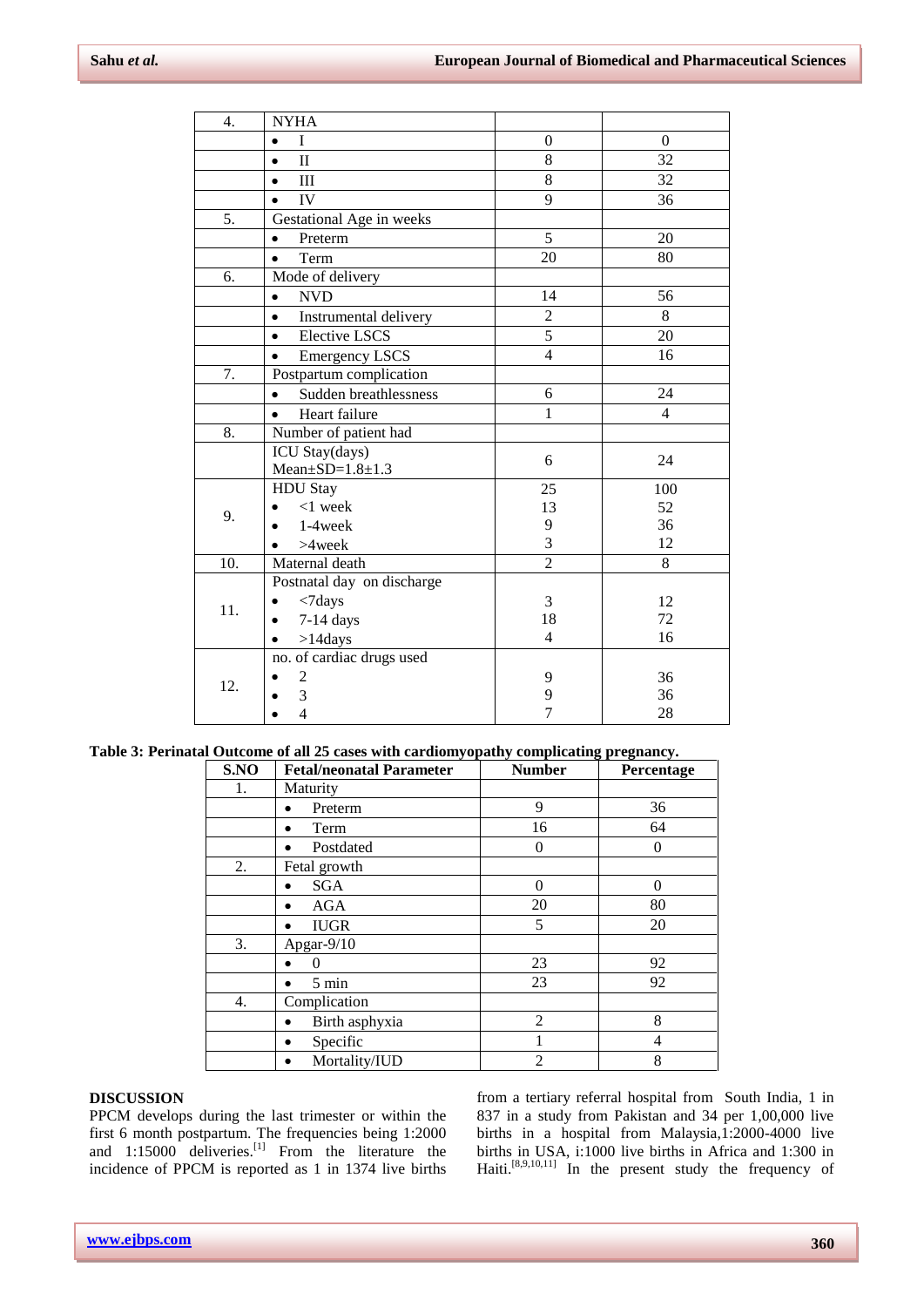cardiomyopathy complicating pregnancy is very high 1.2:1000 deliveries/1:800 deliveries and PPCM frequency being 0.09/1000 deliveries or 1:900 deliveries. This is due to availability of Cardiologist service in the associated GB Pant Hospital and the antenatal cases being referred here. The risk factors associated with PPCM are increased maternal age, increased parity, twin pregnancy, malnutrition, use of tocolytic therapy for premature labour and preeclampsia and eclampsia of pregnancy.<sup>[1]</sup> In the present study the most common association was hypertension or anaemia with cardiomyopathy.

Heart failure early after delivery was previously common in Nigeria due to their customs of salt ingestion and immobilisation of new mothers. On myocardial biopsy of PPCM patients are found to have lymphocytic myocarditis. This inflammation could be due to increased succeptibility to viral myocarditis or an autoimmune myocarditis due to cross reactivity of antiuterine antibodies against cardiac muscle. Another proposed mechanism invokes an abnormal prolactin cleavage fragment, which is induced by oxidative stress and may trigger myocardial apoptosis; this observation has lead to investigation of Bromocriptin as possible therapy. Recent investigation shows PPCM has been found to be associated with antiangiogenic signalling as seen triggered in cases of preeclampsia. In animal model of this disease proangiogenic therapies has proven curative. It is crucial to the diagnosis of PPCM that there be no evidence of pre-existing cardiac disorder as the increased circulatory demand of pregnancy can aggravate other cardiac disease that was clinically unrecognised. Heart failure presenting earlier in pregnancy has been termed pregnancy associated cardiomyopathy (PACM). Both PACM and PPCM have been found in some families with other presentations of dilated cardiomyopathy, in some cases with known sarcomeric protein mutation. Pregnancy may represent environmental trigger for accelerated phenotypic expression of genetic cardiomyopathy.<sup>[1]</sup>

Demakis et al published the  $1<sup>st</sup>$  case series of patients with PPCM. They described 27 cases presented in late pregnancy or early puerperium with heart failure.<sup>[7]</sup> Nowadays more and more researches being conducted but a little is known about the pathophysiology, epidemiology, diagnosis and clinical outcome of disease.

Clinical features of PPCM are palpitations, fatigue, shortness of breath, cough and paroxysmal nocturnal dyspnoea or orthopnoea, less common are- precordial pain and postural hypotension in third trimester or early puerperium.<sup>[11,12]</sup> In a prospective follow up study Mishra et al found 62.5% of the patients presented in postpartum period but in another follow up study in Turkey found 72.7% of the patients in postpartum period.<sup>[13]</sup> In the present study 12% of the cases were diagnosed in the postpartum period. Clinical signs of PPCM include pedal edema, pulmonary rales, raised jugular venous pressure, hepatomegaly, regurgitant murmurs and gallop rhythm etc depending on severity of disease. Diagnosis is always by exclusion of other causes of heart failure. Rare features may be peripheral or pulmonary embolic episodes or cardiac arrest. On Echocardiography findings include a dilated left ventricle, increase in left ventricular diameter and an ejection fraction less than 45%. An ejection fraction of less than 27% in Echocardiography predict poor long term prognosis in these patients.<sup>[14]</sup> Cardiac MRI may provide more accurate measurement of cardiac dimensions and functions and can be used to take guided myocardial biopsy.<sup>[15]</sup>

Treatment of cardiomyopathy during pregnancy is mainly standard heart failure treatment until the EF recovers. Most commonly used drugs are Angiotensin converting enzyme inhibitors (contraindicated during pregnancy), beta blockers and diuretics. Salt restricted diet and avoidance of nonsteroidal anti-inflammatory should be advised to the patients. Some patients may require cardiac resynchronisation therapy, internal defibrillators, or cardiac transplantation. Once the systolic function normalises drugs can be discontinued.<sup>[16]</sup> As these patients are at risk of thromboembolic event heparin during antepartm period and warfarin during postpartum period, anticoagulation may be required for prevention of morbidity and mortality from thromboembolism.<sup>[17]</sup> Progressive systolic dysfunction or sudden cardiac death or fatal thromboembolic events may lead to mortality.<sup>[17]</sup> Patients with persistent LV dysfunction are advised to avoid further pregnancy due to high recurrence rates.<sup>[18]</sup>

Patient with heart failure will require ICCU management, with monitoring of arterial blood pressure (ABP), central venous pressure (CVP). Coordinated management with cardiologist should be done. Digoxin (inotropic and rate reducing effect), loop diuretic (reduce preload) and drugs that affect after load such as hydralazine and nitrate are the drugs commonly used. These drugs are relatively safe in pregnancy and lactation but caution should be taken regarding volume depletion which may result into dehydration causing uterine hypoperfusion and fetal distress. During postpartum period the treatment of PPCM is also same as that for nonpregnant women with dilated cardiomyopathy. Diuretics given for symptomatic relief, spironolactone or digoxin is used in patients who have NYHA class III or IV symptoms. The dose of spironolactone is 25mg/day after dosing of other drugs is maximised. Digoxin therapy should be lowest to obtain a detectable serum digoxin level, which should be kept at less than 1.0ng/ml. Betablockers like carvedilol (25mg twice a day) and metoprolol (100mg once a day)are used as they improve symptoms, ejection fraction and survival. Ventricular arrhythmia associated with cardiomyopathy can be treated with quinidine and procainamide or betablockers may be considered. For atrial arrhythmia digoxin is considered.<sup>[19]</sup> For ventricular tachycardia Amiodarone 200-400mg 6hrly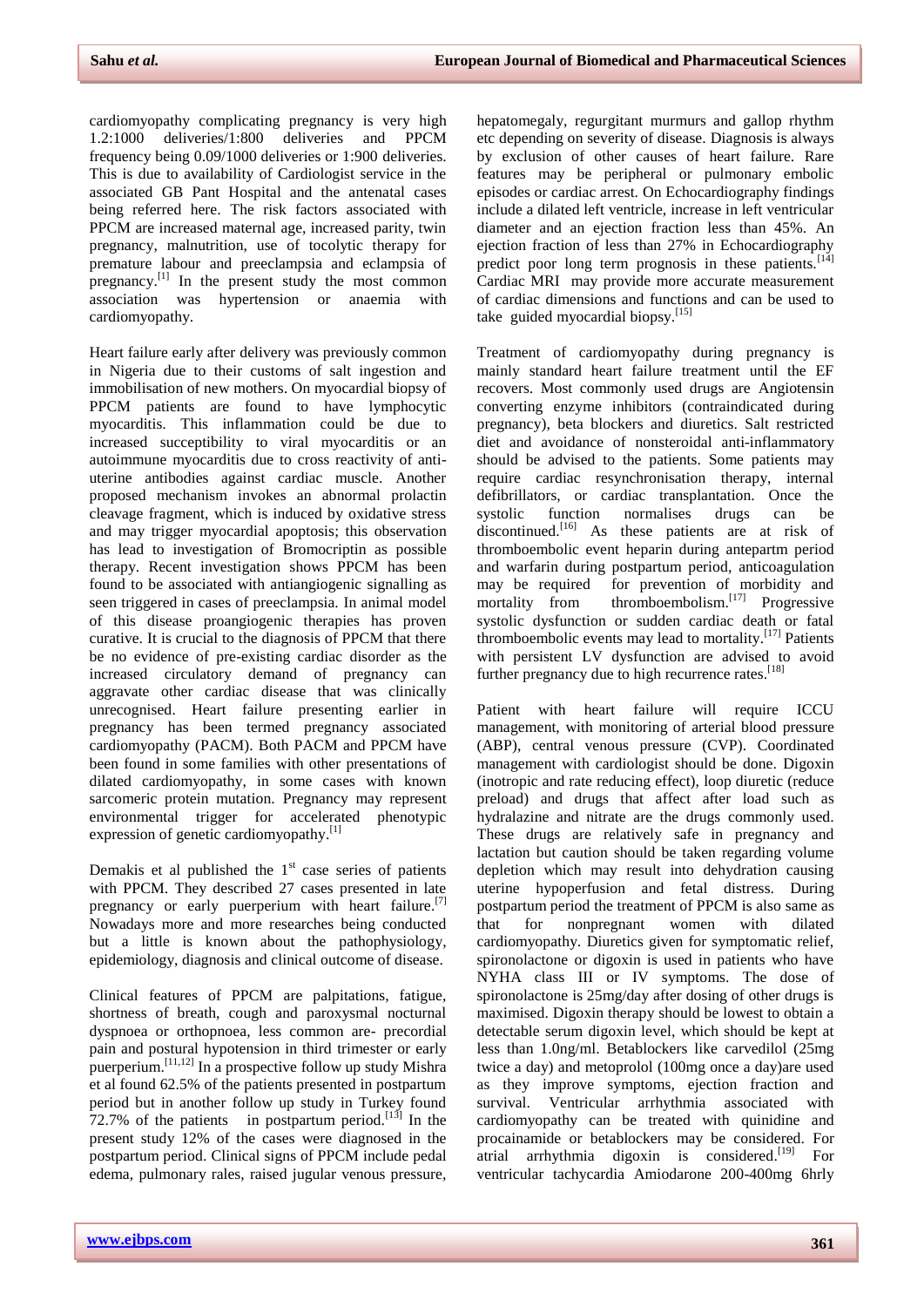used if patient is hemodynamically stable and unstable patients may require defibrillators. Pentoxyfyline & bromocriptin, intravenous immunoglobulin and plasmapheresis found to improves left ventricular function in patients with idiopathic dilated cardiomyopathy. Other drugs can be used are calcium antagonist, statins, monoclonal antibodies and interferon beta.<sup>[20-23]</sup> Severe Heart failure not responding to any treatment may require cardiac transplantation.<sup>[24]</sup> Compensated patients may undergo vaginal delivery with appropriate monitoring. Patients with significant hemodynamic compromise, elective caesarean with invasive hemodynamic monitoring of the mother should be considered. Controlled epidural anaesthesia is preffered.<sup>[25]</sup>

## **CONCLUSION**

Cardiomyopathy associated with pregnancy is a rare but challenging situation because of the risk of morbidity and mortality. In this study it appears to be high incidence of cardiomyopathy and PPCM due to the hospital being tertiary referral centre and presence of associated super speciality hospital with cardiology department. The outcome of the patients was fairly good with 8% maternal mortality.

#### **ACKNOWLEDGEMENT**

We acknowledge the faculties and residents of cardiology department of GB Pant Hospital for their guidance in the diagnosis and management of patients with cardiomyopathy complicating pregnancy.

#### **REFERENCES**

- 1. Lakadwala NK, Stevention LW, Loscalzo J, cardiomyopathy and myocarditis in Harrison's Principle of Internal Medicine.  $19<sup>th</sup>$  edn.Editors-Kasper DL, Fauci AS, Hauser SL, Longo DL, Jameson JL, Loscalzo J. McGraw Hill. New york, 2015; 287: 1562.
- 2. Sliwa K, Hilfiker-Kleiner D, Petrie MC, Mebazaa A, Pieske B, Buchmann E, *et al*. Current state of knowledge on aetiology, diagnosis, management, and therapy of peripartum cardiomyopathy: A position statement from the Heart Failure Association of the European Society of Cardiology Working Group on peripartum cardiomyopathy. Eur J Heart Fail, 2010; 12: 767-8.
- 3. Hibbard JU, Lindheimer M, Lang RM. A modified definition for peripartum cardiomyopathy and prognosis based on echocardiography. Obstet Gynecol. 1999; 4(2): 311–5.
- 4. Tidswell M. Peripartum cardiomyopathy. Crit Care Clin. 2004; 20: 777–8.
- 5. Pearson G, Veille J, Rahimtoola S, Hsia J, Oakley CM, Hosenpud JD et al. Peripartum cardiomyopathy: National Heart, Lung and Blood Institute and Office of Rare Diseases (National Institutes of Health) workshop recommendations and review. JAMA. 2000; 283(9): 1183–8.
- 6. Elkayam U, Tummala PP, Rao K, et al. Maternal and fetal out-comes of subsequent pregnancies in women with peripartum cardiomyopathy. N Engl J Med. 2001; 344(21): 1567–71.
- 7. Demakis JG, Rahimtoola SH, Sutton GC, Meadows WR, Szanto PB, Tobin JR et al. Natural course of peripartum cardiomyopathy. Circulation. 1971; 44:  $1053 - 61$ .
- 8. Pandit V, Shetty S, Kumar A, Sagir A. Incidence and outcome of peripartum cardiomyopathy from a tertiary hospital in South India. Trop Doct, 2009; 39: 168-9.
- 9. Hasan JA, Qureshi A, Ramejo BB, Kamran A. Peripartum Cardiomyopathy characteristic and outcome in a tertiary care hospital. J Pak Med Assoc, 2010; 60: 377-80.
- 10. Chee KH, Azman W. Prevalence and outcome of peripartum cardiomyopathy in Malaysia. Int J Clin Pract, 2009; 63: 722-5.
- 11. Pyatt JR, Dubey G. Peripartum cardiomyopathy. Current understanding, comprehensive management review and new developments. Postgrad Med J, 2011; 87: 34-9.
- 12. Mishra TK, Ewain S, Routray SN. Peripartum cardiomyopathy Int J Gynecol Obstet, 2006; 95: 104-9.
- 13. Duran N, Gunes H, Duran I, Biteker M, Ozkan M. Predictors of prognosis in patients with peripartum cardiomyopathy. Int J Gynecol Obstet, 2008; 101: 137-40.
- 14. Ibebuogu UN, Thornton JW, Reed GL. An unusual case of peripartum cardiomyopathy manifesting with multiple thromboembolic phenomena. Thromb J, 2007; 5: 18.
- 15. Mouquet F, Lions C, De Groote P, Bouabdallaoui N, Willoteaux S, Dagorn J, et al. Characterisation of Peripartum Cardiomyopathy by cardiac Magnetic Resonance Imaging. Eur Radiol, 2008; 18: 2765-9.
- 16. Amos AM, Jaber WA, Russel SD. Improved outcomes in peripartum cardiomyopathy with contemporary. American Heart Journal, 2006; 152(3): 509-13.
- 17. Elkayam U, Akhter M W, Singh H et al. Pregnancyassociated cardiomyopathy: clinical characteristics and a comparison between early and late presentation. Circulation, 2005; 111(16): 2050-55.
- 18. Silwa K, Forster O, Zhanje F, Candy G, Kachope J, Essop R. Outcome of subsequent pregnancy in patients with documented cardiomyopathy. American Journal of Cardiology. 2004; 93(11): 1441-3.
- 19. Ray P, Murphy GJ, Shutt LE; Recognition and management of maternal cardiac disease in pregnancy. Br J Anesth, 2004; 93: 428-39.
- 20. Silwa K, Skudicky D, Candy G et al; The addition of pentoxyfiline to conventional therapy improves outcome in patients with peripartum cardiomyopathy. Eur J Heart Fail, 2002; 4: 305-9.
- 21. Jahns BG, Stein W, Hilfuker-Kleiner D et al, Peripartum cardiomyopathy a new treatment option